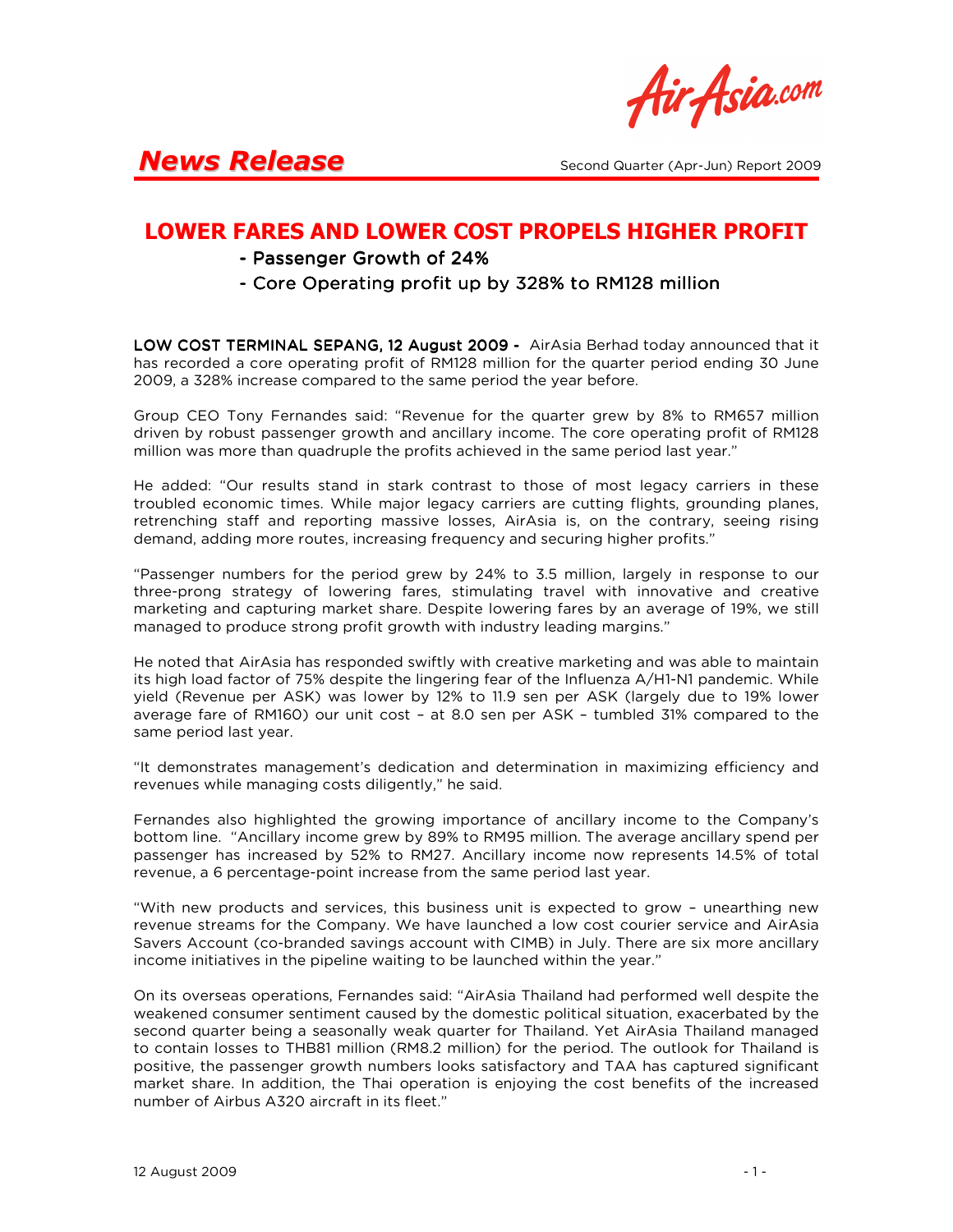

He added: "AirAsia Indonesia's operation has made commendable progress to improve its cost structure and narrow down losses to IDR65 billion (RM21.8 million). We have added a significant capacity addition of 56% in the period and this necessitated lower fare in order drive high traffic growth. This strategy has proven to be successful; we have carried 47% more passengers and maintained load factors of 75%. Despite the loss incurred in the second quarter, the third quarter looks very promising. Response to the new Bali-Perth route exceeded expectations and we have increased the frequency from once a day to twice a day even before the launch of the maiden flight. This will help underpin a sustained profitable performance going forward."

#### **Outlook**

"The current economic climate is well-suited for a low cost airline as consumers have become more price conscious and look for the best value. With our lowest unit cost base, we have the flexibility to reduce our already low fares without hurting our bottom line. Other airlines are offering aggressive pricing just to try and maintain their existing passenger base but in this intensely competitive market, the only sure winner is the one with the lowest unit cost base," said Fernandes.

"In order to simplify and make our products more irresistible, we have abolished administrative fee and now have a simple "all-in fare" pricing structure. This strategy has already proven successful in driving strong traffic growth and expanding market share. Based on forward booking trend in the third quarter, the underlying passenger demand remains positive and the Company should be able to maintain a similar growth momentum enjoyed in the first half of the year."

On the outlook, Fernandes said: "Based on the forward booking trend, the underlying passenger demand in the third quarter remains positive. The passenger growth rate should be similar to the levels achieved in the first half of 2009." He reminded, however, on the seasonality aspect of the business whereby the third quarter is the seasonally weakest quarter due to the Ramadan fasting month.

On fuel prices, Fernandes said AirAsia continues to purchase fuel on the spot market. "The current fuel price, although higher relative to the first half of 2008, is substantially lower than the US\$162 per barrel we paid in the third quarter 2008. Other cost items are expected to remain low as we extract further efficiency gains and benefits of economies of scale," added Fernandes.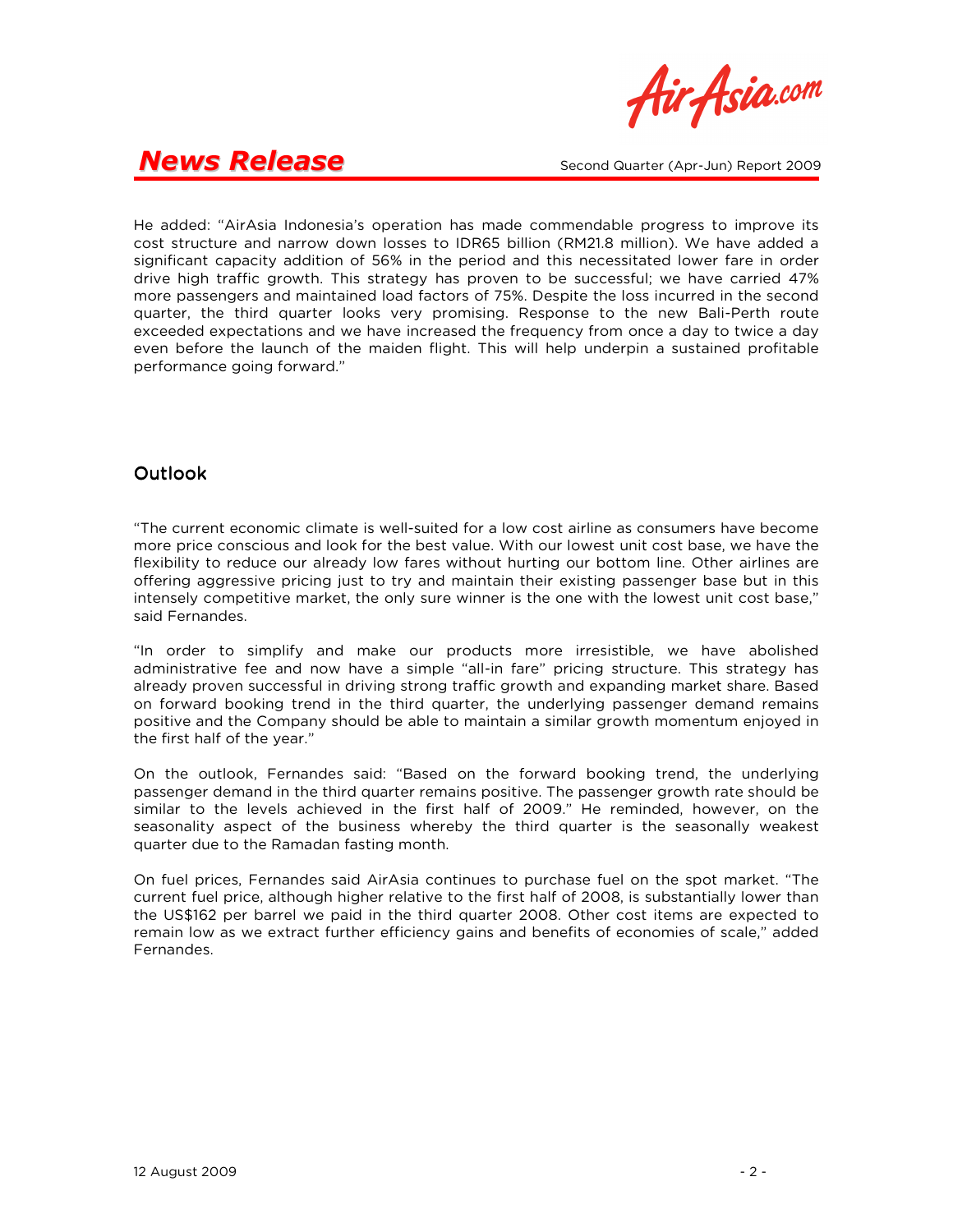

#### Quarter Ended: 30 June RM'000 unless otherwise stated Apr-Jun 2009 Apr-Jun 2008 ∆ (%) Ticket Sales **1888 1888 1888 1988 1988 1988 1988 1988 1988 1988** Ancillary Income  $\begin{array}{|c|c|c|c|c|c|c|c|} \hline \text{Ancillary Income} & \text{B9\%} \hline \end{array}$ Revenue Revenue 657,445 657,445 657,445 608,352 608,352 608,352 8% EBITDAR 271,331 149,152 82% Core Operating Profit | 128,426 | 29,984 | 328% Profit/(Loss) after Tax 139,176 9,417 | 1378% EBITDAR Margin 41.3% 24.5% 16.8 ppt Core Operating Profit Margin | 19.5% | 4.9% | 14.6 ppt Profit after Tax Margin 1.5% 1.5% 19.6 ppt

#### Summary for the Second Quarter (April - June 2009) unaudited Financial Results

#### Summary for the Second Quarter (April - June 2009) Operating Results

| <b>Quarter Ended: 30 June</b> | Apr-Jun<br>2009 | Apr-Jun<br>2008 | ∆ (%)      |
|-------------------------------|-----------------|-----------------|------------|
|                               |                 |                 |            |
| Passengers Carried            | 3,519,486       | 2,835,671       | 24%        |
| ASK (million)                 | 5,520           | 4,514           | 22%        |
| RPK (million)                 | 4,056           | 3,286           | 23%        |
| Seat Load Factor              | 74.8%           | 75.2%           | $-0.4$ ppt |
| Average Fare (RM)             | 159.8           | 197.7           | -19%       |
| Ancillary Income per pax (RM) | 27.0            | 17.7            | 52%        |
| Unit Revenue (RM)             | 186.8           | 215.4           | $-13%$     |
| $Rev / ASK$ (sen)             | 11.91           | 13.48           | $-12%$     |
| Rev / ASK (US cents)          | 3.35            | 4.19            | -20%       |
| Cost / ASK (sen)              | 7.97            | 11.49           | $-31%$     |
| Cost / ASK (US cents)         | 2.25            | 3.57            | $-37%$     |
| Cost / ASK-ex fuel (sen)      | 4.31            | 4.38            | $-2%$      |
| Cost / ASK-ex fuel (US cents) | 1.21            | 1.14            | 6%         |
| Aircraft (average)            | 42.8            | 36.6            | 17%        |
| Aircraft (end of period)      | 47              | 44              | 7%         |